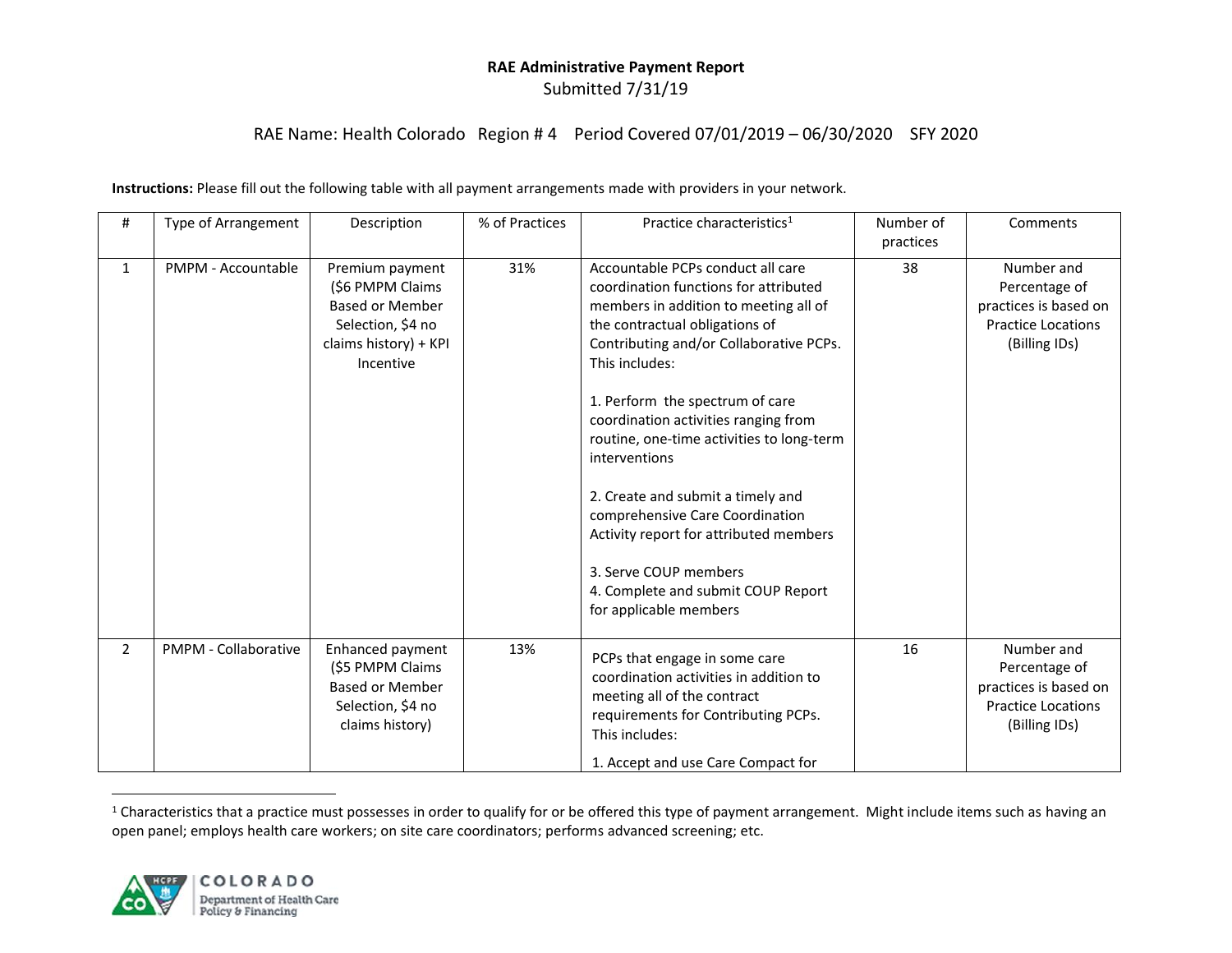# RAE Name: Health Colorado Region # 4 Period Covered 07/01/2019 – 06/30/2020 SFY 2020

|   |                     |                            |     | referrals to other network providers                                                                                                                                                                                                           |    |                                                      |
|---|---------------------|----------------------------|-----|------------------------------------------------------------------------------------------------------------------------------------------------------------------------------------------------------------------------------------------------|----|------------------------------------------------------|
|   |                     |                            |     | 2. Participate in referral process using<br>Care Compact or similar uniformly<br>accepted method and practice                                                                                                                                  |    |                                                      |
|   |                     |                            |     | 3. Engage with delegated Care<br>Coordination Entity to manage the care<br>of attributed members, including COUP<br>members, through monthly care<br>coordination meetings                                                                     |    |                                                      |
|   |                     |                            |     | 4. Share care coordination data with<br>Beacon in a prescribed format and<br>timeline to demonstrate their care<br>coordination activity and interventions<br>delivered in support of RAE's<br>performance objectives and KPI<br>measures; and |    |                                                      |
|   |                     |                            |     | 5. Actively participate in Care<br>Coordination Committee and<br>contribute to care coordination<br>workflow and processes.                                                                                                                    |    |                                                      |
|   |                     |                            |     | 6. Provide basic data related to medical<br>home specialty referrals and care<br>coordination activities internal to their<br>practice.                                                                                                        |    |                                                      |
| 3 | PMPM - Contributing | Basic payment<br>(53 PMPM) | 56% | PCP that meet basic PCMP criteria. This<br>includes:                                                                                                                                                                                           | 68 | Number and<br>Percentage of<br>practices is based on |
|   |                     |                            |     | 1. Be enrolled as a provider in the<br>Colorado Medicaid program                                                                                                                                                                               |    | <b>Practice Locations</b><br>(Billing IDs)           |
|   |                     |                            |     | 2. Be either                                                                                                                                                                                                                                   |    |                                                      |

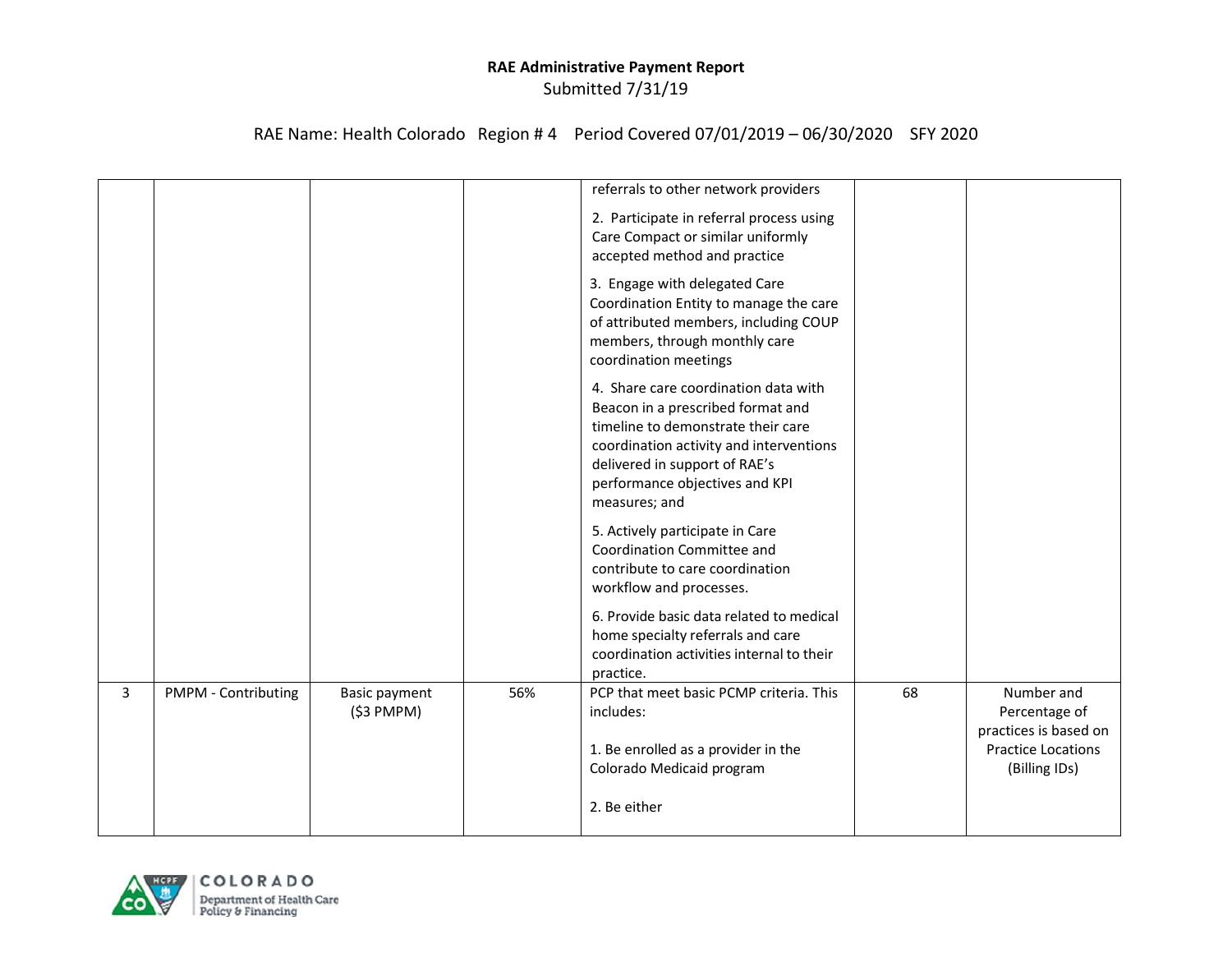# RAE Name: Health Colorado Region # 4 Period Covered 07/01/2019 – 06/30/2020 SFY 2020

|  | (a) Certified by the Department as a      |  |
|--|-------------------------------------------|--|
|  | provider in the Medicaid and CHP+         |  |
|  | Medical Homes for Children                |  |
|  | program                                   |  |
|  | (b) Individual physician, or advanced     |  |
|  | practice nurse with a focus on            |  |
|  | primary care, general practice,           |  |
|  | internal medicine, family medicine,       |  |
|  | pediatrics, geriatrics, or obstetrics     |  |
|  | and gynecology, or geriatrics, or         |  |
|  | (c) A Federally Qualified Health Center   |  |
|  | (FQHC) or Rural Health Clinic (RHC);      |  |
|  |                                           |  |
|  | 3. Be licensed as a MD, DO or NP          |  |
|  | provider by the Colorado Medical Board    |  |
|  | or the Colorado Board of Nursing to       |  |
|  | practice in the State of Colorado         |  |
|  |                                           |  |
|  | 4. Act as the dedicated source of         |  |
|  | primary care for members and be           |  |
|  | capable of delivering the majority of the |  |
|  | Member's comprehensive primary,           |  |
|  | preventive, and sick medical care;        |  |
|  |                                           |  |
|  | 5. Demonstrate commitment to the          |  |
|  | following principles of the Medical       |  |
|  | Home model (i.e. member centered,         |  |
|  | coordinated and integrated, culturally    |  |
|  | competent/linguistic sensitive services). |  |
|  |                                           |  |
|  | 6. Provide basic data related to medical  |  |
|  | home specialty referrals and care         |  |
|  | coordination activities internal to their |  |
|  |                                           |  |
|  | practice.                                 |  |